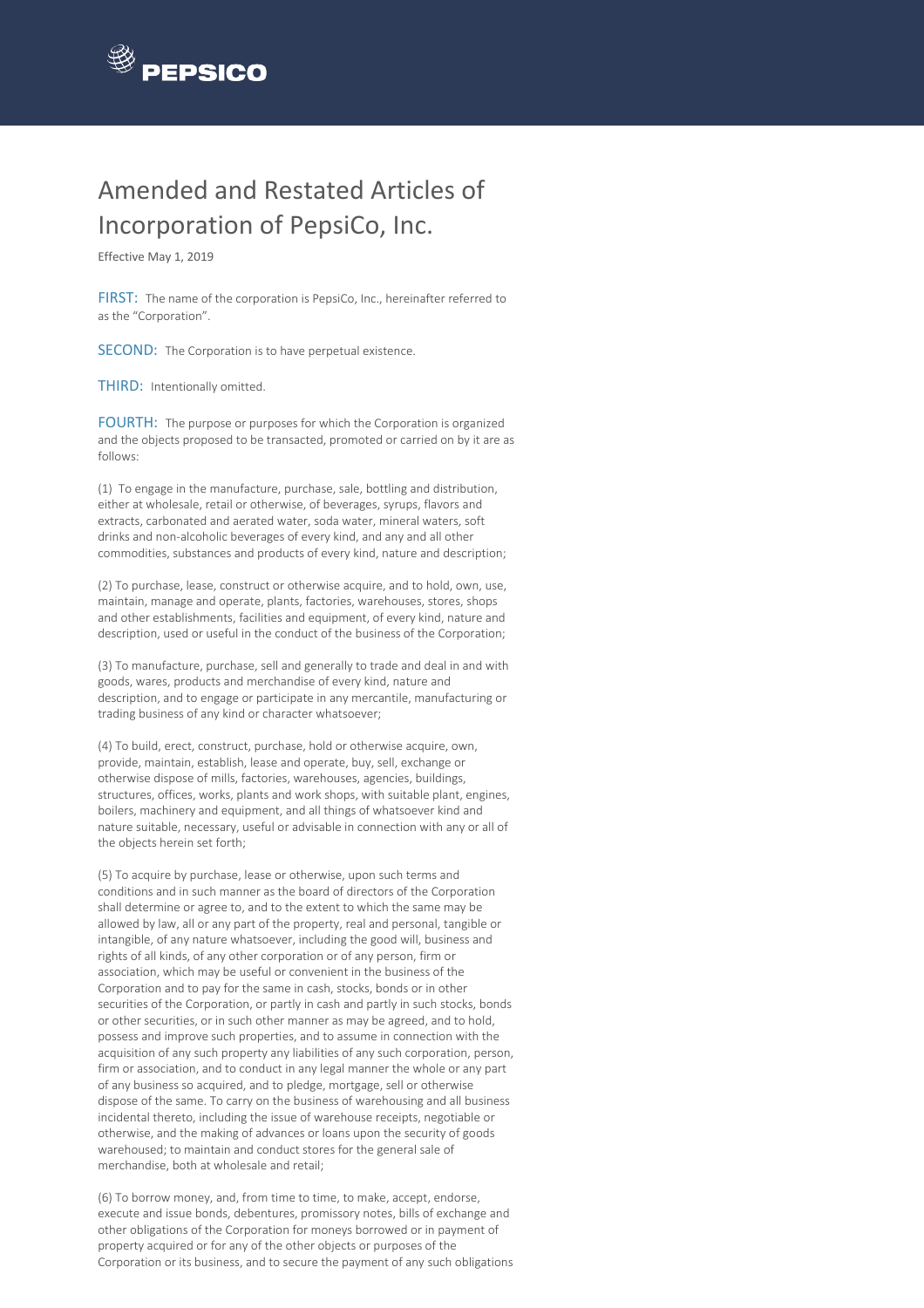

by mortgage, pledge, deed, indenture, agreement or other instrument of trust, or by other lien upon, assignment of, or agreement in regard to all or any part of the property, rights, privileges or franchises of the Corporation wheresoever situated, whether now owned or hereafter to be acquired;

(7) To apply for, obtain, register, purchase, lease, or otherwise acquire, and to hold, use, own, operate and introduce, and to sell, assign or otherwise dispose of, any trade marks, trade names, patents, inventions, improvements and processes used in connection with or acquired under letters patent of the United States or elsewhere, and to use, exercise, develop, grant licenses in respect of, or otherwise turn to account any such trade marks, patents, licenses, processes and the like;

(8) To guarantee and to acquire, by purchase, subscription or otherwise, and to hold and own and to sell, assign, transfer, pledge or otherwise dispose of the stock, or certificates of interest in shares of stock, bonds, debentures and other securities and obligations of any other corporation, domestic or foreign, and to issue in exchange therefor the stock, bonds, or other obligations of the Corporation, and while the owner of any such stock, certificates of interest in shares of stock, bonds, debentures, obligations and other evidences of indebtedness, to possess and exercise in respect thereof all of the rights, powers and privileges of ownership, including the right to vote thereon, and also in the manner, and to the extent now or hereafter authorized or permitted by the laws of the State of North Carolina, to purchase, acquire, own and hold and to dispose of the stock, bonds or other evidence of indebtedness of the Corporation;

(9) To guarantee the payment of dividends upon any shares of the capital stock of, or the performance of any contract by any other corporation or association in which the Corporation shall have an interest, and to endorse or otherwise guarantee the payment of the principal and interest, or either, of any bonds, debentures, notes, securities, or other evidences of indebtedness created or issued by any such other corporation or association or by individuals or partnerships, to aid in any manner any other corporation or association, any bonds or other securities or evidences of indebtedness of which, or shares of stock in which (or voting trust certificates therefor) are held by or for the Corporation, or in which, or in the welfare of which, the Corporation shall have any interest, and to do any acts or things designed to protect, preserve, improve or enhance the value of any such bonds or other securities or property of the Corporation, but nothing contained herein shall be construed to authorize the Corporation to engage in the business of a guaranty or trust company;

(10) In general, to do any or all of the things hereinbefore set forth, and such other things as are incidental or conducive to the attainment of the objects and purposes of the Corporation, as principal, factor, agent, contractor or otherwise, either alone or in conjunction with any person, firm, association or corporation, and in carrying on its business, and for the purpose of attaining or furthering any of its objects, to make and perform contracts, and to do all such acts and things, and to exercise any and all such powers, to the same extent as a natural person might or could lawfully do to the extent allowed by law;

(11) To have one or more offices and to carry on its operations and transact its business within and without the State of North Carolina and in other states of the United States of America, and in the districts, territories or dependencies of the United States and in any and all foreign countries and, without restriction or limit as to the amount, to purchase or otherwise acquire, hold, own, mortgage, sell, convey or otherwise dispose of real and personal property of every class and description in any of the states, districts, territories or dependencies of the United States, and in any and all foreign countries, subject always to the laws of such state, district, territory, dependency or foreign country; and

(12) To do any or all of the things herein set forth, and such other things as are incidental or conducive to the attainment of the above objects, to the same extent a natural person might or could do, and in any part of the world, in so far as the same are not inconsistent with the laws of the State of North Carolina.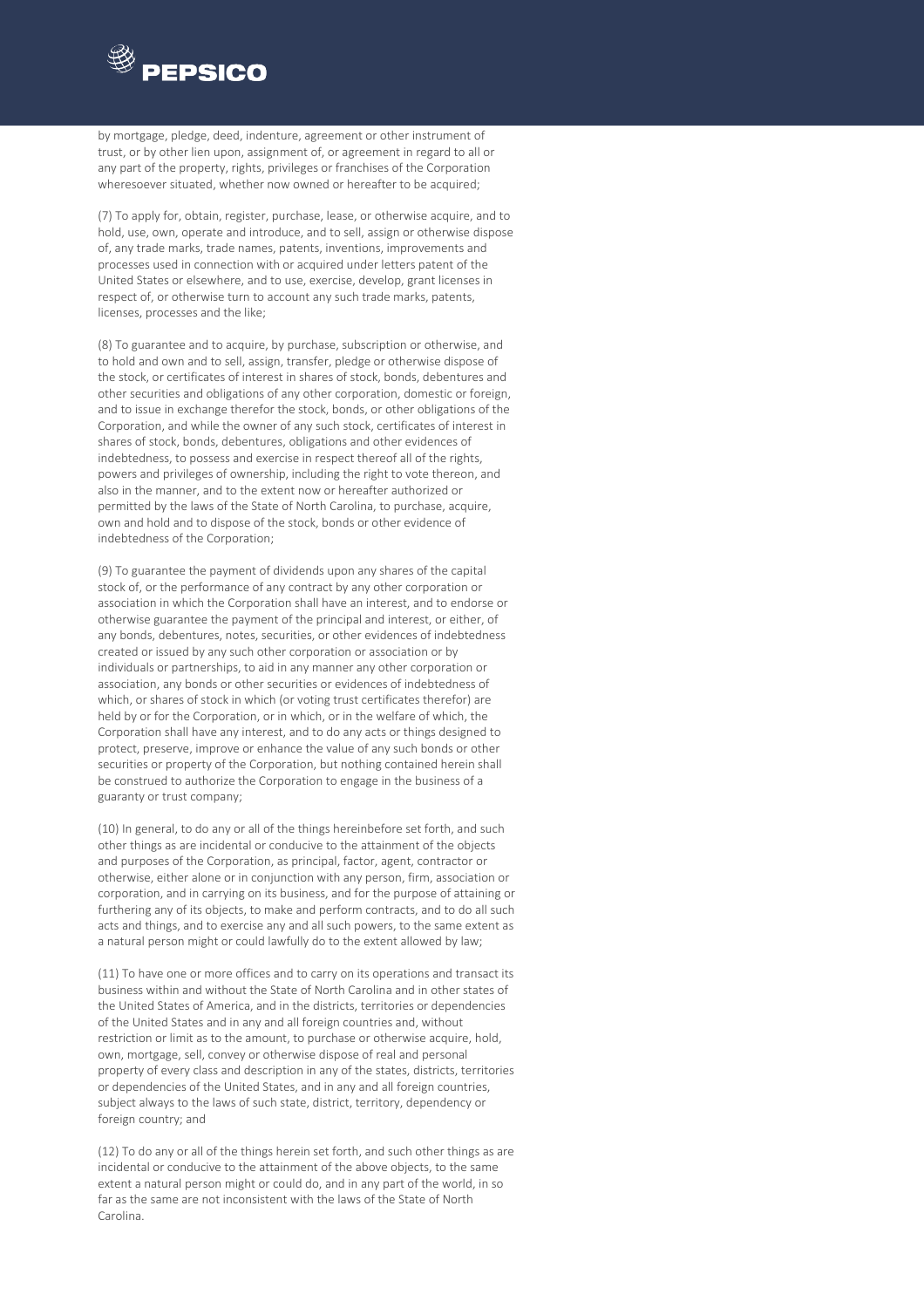

The purposes and powers specified in any clause contained in this Fourth Article shall, except where otherwise expressed in said articles, be in nowise limited or restricted by reference to or inferences from the terms of any other clause of this or any other article of these Articles of Incorporation, but the purposes and powers specified in each of the clauses of this article shall be regarded as independent purposes and powers.

In general, the Corporation shall have the authority to carry on any other business in connection with the foregoing, whether manufacturing or otherwise, and to have and to exercise all the powers conferred by the laws of the State of North Carolina upon corporations formed under the North Carolina Business Corporation Act.

FIFTH: The total number of shares of Common Stock which the Corporation shall have authority to issue is 3,600,000,000 of the par value of one and twothirds cents (1-2/3(cent)) per share.

SIXTH: The private property of the stockholders shall not be subject to the payment of corporate debts to any extent whatever.

SEVENTH: No holder of the Corporation's Common Stock shall be entitled, as of right, to subscribe for, purchase or receive any part of any new or additional issue of its capital stock, of any class, whether now or hereafter authorized (including treasury stock), or of any bonds, debentures or other securities convertible into stock, or warrants or options to purchase stock of any class, but all such additional shares of stock or bonds, debentures or other securities convertible into stock, including all stock now or hereafter authorized, may be issued and disposed of by the board of directors from time to time to such person or persons and upon such terms and for such consideration (so far as may be permitted by law) as the board of directors in their absolute discretion may from time to time fix and determine.

EIGHTH: The following provisions are intended for the regulation of the business and for the conduct of the internal affairs of the Corporation, and it is expressly provided that the same are intended to be in furtherance and not in limitation of the powers conferred by statute:

(1) The number of directors of the Corporation shall be fixed and may be altered from time to time, as may be provided in the by-laws, but at no time is the number of directors to be less than three. The directors need not be stockholders. In case of any increase in the number of directors, the additional directors may be elected by the directors or by the stockholders entitled to vote therefor at an annual or special meeting, as shall be provided in the bylaws;

(2) The board of directors may, by resolution passed by a majority of the whole board, designate three or more of their number to constitute an executive committee, to the extent provided in said resolution or in the bylaws, shall have and exercise the powers of the board of directors in the management of the business and affairs of the Corporation, and may have power to authorize the seal of the Corporation to be affixed to all papers which may require it. From time to time the by-laws, or the board of directors by resolution, may provide methods for the permanent or temporary filling of any vacancy in the executive committee or in any other committee appointed by the board;

(3) Intentionally omitted;

(4) The board of directors may make by-laws from time to time, and may alter, amend or repeal any by-laws, but any by-laws made by the board of directors may be altered, amended or repealed by the stockholders entitled to vote;

(5) In case of any vacancy in the board of directors, through death, resignation, disqualification or other cause, the remaining directors by an affirmative vote of a majority thereof, may elect a successor to hold office for the unexpired portion of the term of the directors whose place shall be vacant, and until the election of a successor;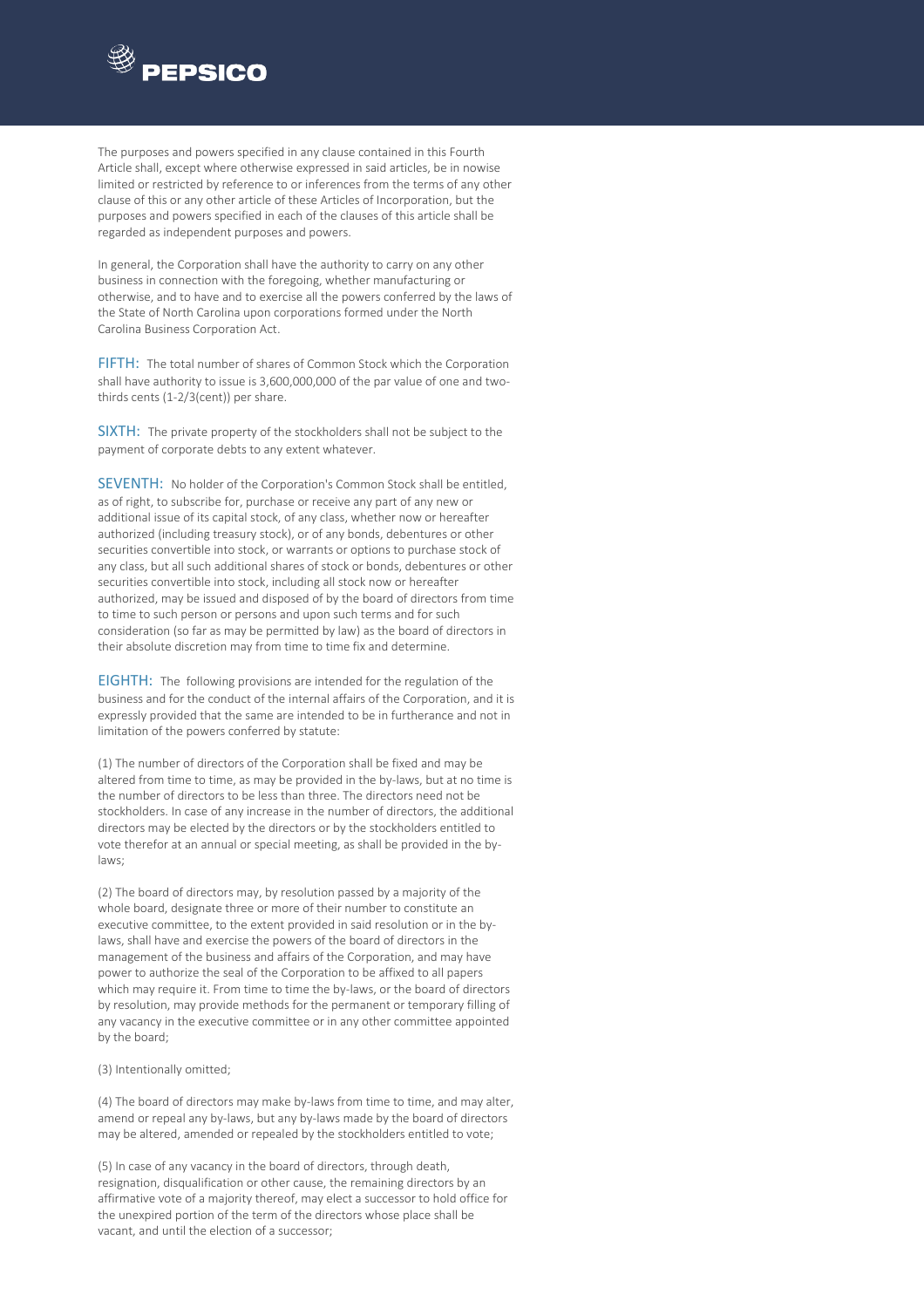

(6) The directors shall have power, from time to time, to determine whether and to what extent, and at what times and places and under what conditions and regulations, the accounts and books of the Corporation, or any of them, shall be open to the inspection of stockholders; and no stockholder shall have any right to inspect any books or account or document of the Corporation except as conferred by the statutes of the State of North Carolina, or authorized by the directors;

(7) The board of directors shall have power to appoint such standing committees as they may determine, with such powers as shall be conferred by them or as may be authorized by the by-laws;

(8) The board of directors shall elect a president and vice president and appoint a secretary and treasurer. Any two of such offices may be held by the same person, except that the president shall hold no other of such offices. The board of directors may also appoint one or more additional vice presidents, one or more assistant secretaries, and one or more assistant treasurers, and to the extent provided by the by-laws or by the board of directors by resolution from time to time, the persons so appointed shall have and exercise the powers of the president, secretary and treasurer, respectively. The board of directors may appoint other and additional officers, with such powers as the directors may deem advisable;

(9) Both stockholders and directors shall have power, if the by-laws so provide, to hold their meetings and have one or more offices without the State of North Carolina, and to keep the books of the Corporation (subject to the provisions of the statutes) outside of the State of North Carolina, at such places as may be from time to time designated;

(10) The Corporation may in its by-laws confer powers additional to the foregoing upon the directors, in addition to the powers and authorities expressly conferred upon them by the statutes;

(11) No contract or other transaction between the Corporation and any other corporation shall be affected or invalidated by the fact that any one or more of the directors of the Corporation is or are interested in, or is a director or officer, or are directors or officers of, such other corporation, and any director or directors, individually or jointly, may be a party or parties to, or may be interested in, any contract or transaction of the Corporation or in which the Corporation is interested; and no contract, act or transaction of the Corporation with any person or persons, firm or corporation, shall be affected or invalidated by the fact that any director or directors of the Corporation is a party, or are parties, to or interested in such contract, act or transaction, or in any way connected with such person or person, firm or corporation, and each and every such person or persons, firm or corporation, and each and every person who may become a director of the Corporation is hereby relieved from any liability that might otherwise exist from contracting with the Corporation for the benefit of himself or any firm, association or corporation in which he may be in any wise interested;

(12) The Corporation reserves the right to amend, alter, change, or repeal any provision herein contained, in the manner now or hereafter prescribed by law, and all the rights conferred on stockholders hereunder are granted and are to be held and enjoyed subject to such rights of amendment, alteration, change or repeal.

(13) Except as provided in Section (5) of this Article, each director shall be elected by a majority of the votes cast with respect to the director by the shares represented in person or by proxy and entitled to vote at any meeting for the election of directors at which a quorum is present; provided, however, that if the number of director nominees exceeds the number of directors to be elected, each director shall be elected by a vote of the plurality of the shares represented in person or by proxy at any such meeting and entitled to vote on the election of directors. For purposes of this Section, a majority of the votes cast means that the number of shares voted "for" a director must exceed the number of votes cast "against" that director.

NINTH: The number of directors constituting the initial Board of Directors shall be twelve; and the names and addresses of the persons who are to serve as directors until the first meeting of stockholders, or until their successors are elected and qualified, are: